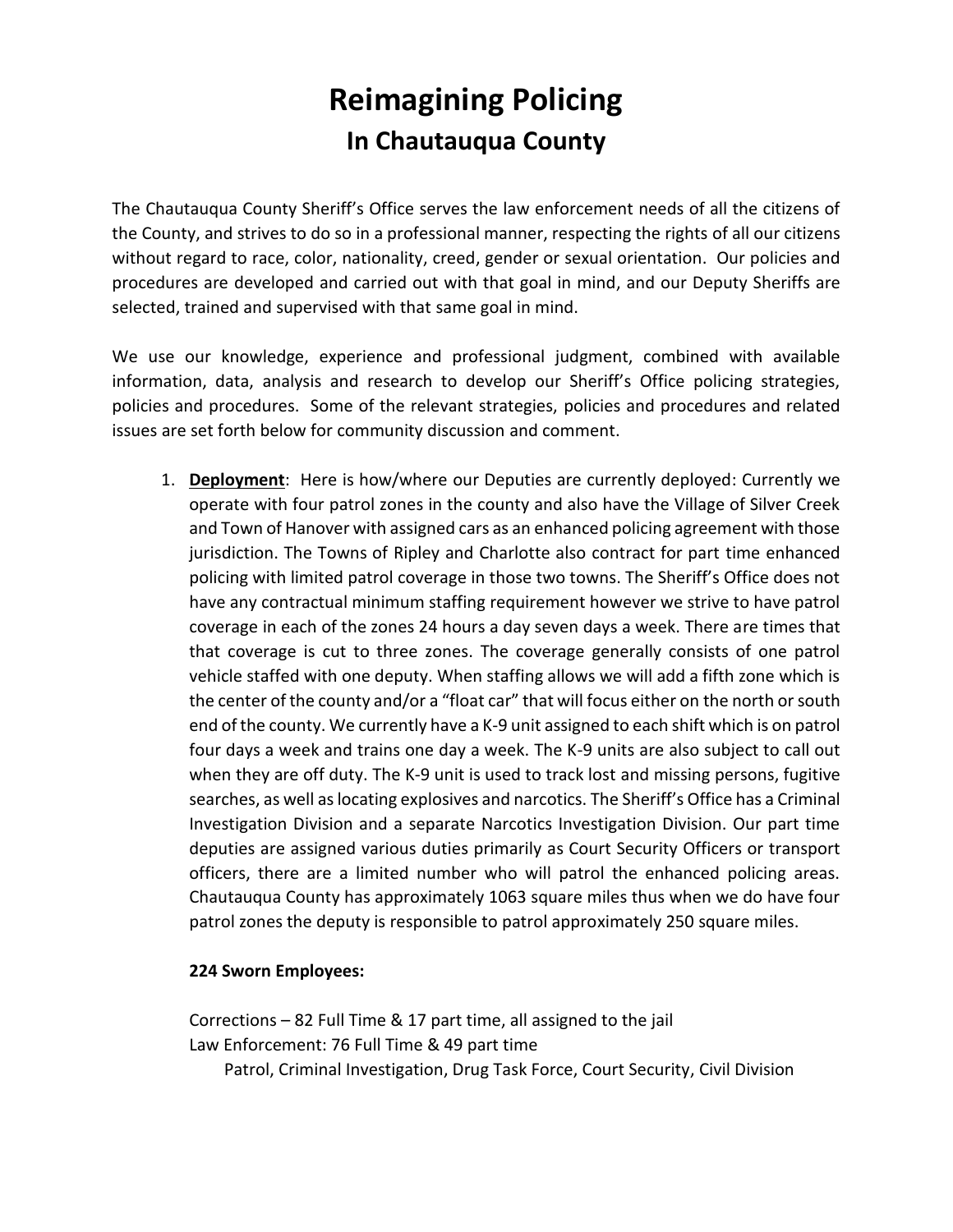**Policing Strategy:** Our reason for deploying our resources where and how we do so is primarily based on geographic area which permits for the best response time. An analysis of call volume and types of calls is completed each year to determine if a more appropriate division of patrol zones should be developed. (Policies: 2.4; 2.5)

- 2. **Use of Force.** Our policy on use of force is in accordance with the Model Policy developed by New York State Department of Criminal Justice Services / Municipal Police Training Council. Our policy follows New York State and United States constitutional and statutory standards and is based on the basic premise of objective reasonableness. The policy the Sheriff's Office follows is in recognition of the value of all human life and dignity without prejudice to anyone. The policy does include a duty to intervene, prohibited uses of force, reporting requirements, procedures for investigating use of force, and training requirements. The training requirements include conflict prevention and resolution, de-escalation techniques and strategies, and interacting with those in emotional crisis. (Policies: 20.1; 20.3; 20.6.1A; 20.6.2; 20.6.3; 20.7; 20.9; 21.1; 21.2; 33.1.1)
- 3. **Procedural Justice:** Our policies that promote procedural justice are: The members of the Sheriff's Office are expected to know, follow, and practice the values and principles that are outlined in our Mission Statement and core value. We are dedicated to improving the quality of life in our community by protecting lives and property, enforcing the laws of New York State and the United States Constitution, securing offenders and responding to the needs of the people. Our Core Values are Integrity (We will maintain the highest degree of moral and ethical standards by conducting ourselves in a manner beyond reproach in both our professional and personal lives), Fairness (We will be consistent in our treatment of each other and in our service to the community by extending good judgment, objectivity, and impartiality in our actions), Compassion (We will have the courage to be patient, understanding, and sensitive to the needs of the community and each other, treating all with respect and dignity), and Professionalism (We will take pride in providing the highest level of service by being cooperative, well trained, disciplined, and dedicated to continuous improvement). Each year the separate divisions are required to submit their annual goals in consideration of our mission statement and core values. Our Rules of Conduct Policy is in place to assure we are practicing procedural justice.

In 2020 – 2021 we will be modifying our mission statement and core values: **Integrity**  (We will discern right from wrong, act for what is right regardless of others opinions,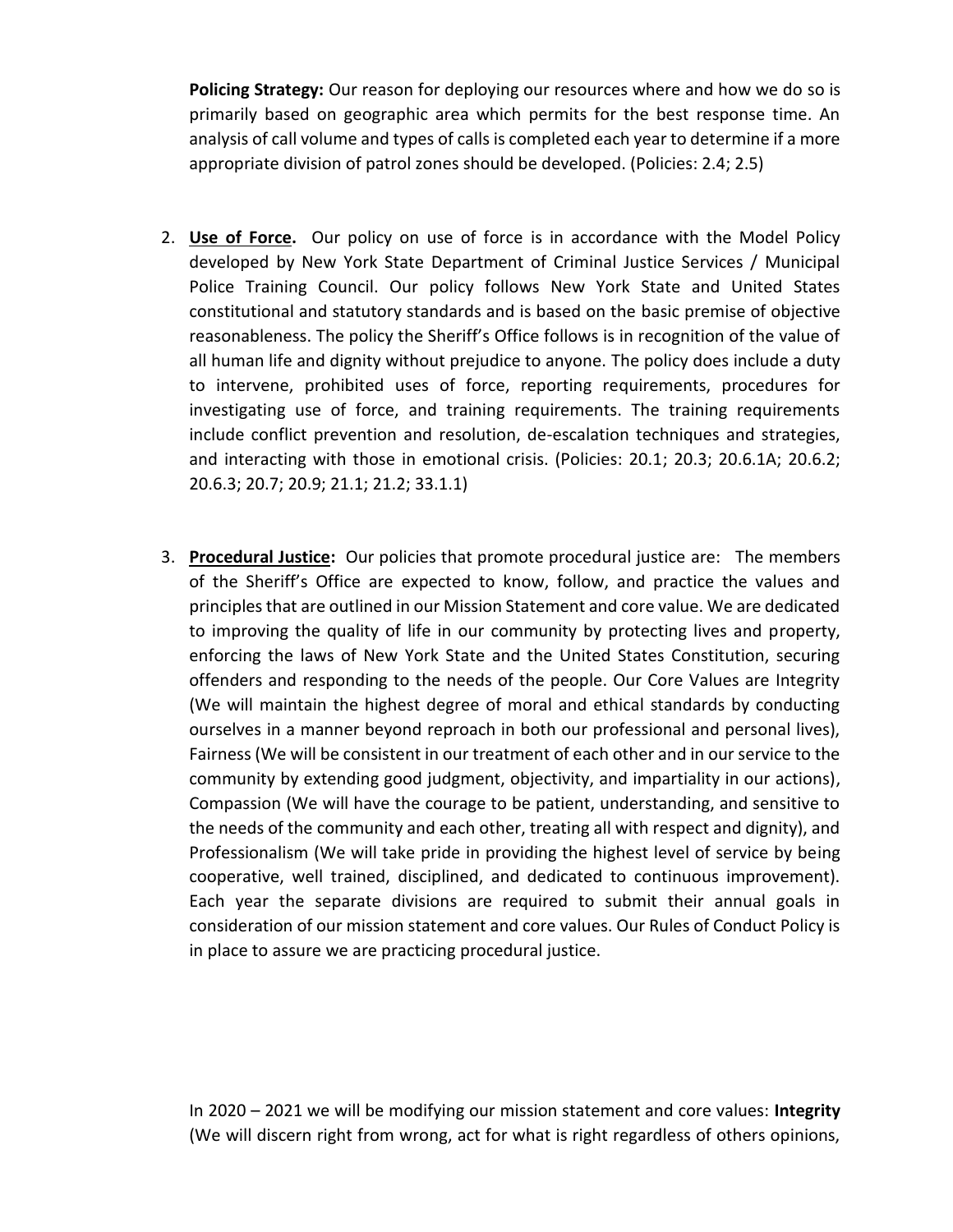and to teach others from the act of integrity. We will honor our conscience, challenge our prejudices and seek wise counsel), **Courage** (We will display the mental and moral strength to venture, persevere, and withstand danger, fear, or difficulty.), **Character**  (The result of sustained integrity and courage that is practice on and off duty.), **Respect – Unconditional** (The realization of another's intrinsic value as a human being.). In addition we are adding twelve key qualities that are expected of all staff: Accountable, Collaborative, Educated and Trained, Effective and Preventive, Honest and Model Citizen, Peace Keeper and Protector, Representative, Respectful, Restrained, Servant Leader, and Unbiased.

The Sheriff's Office has policies in place for corrective action, disciplinary procedures, and investigations of personnel complaints that involve improper and/or illegal actions of its employees. The disciplinary procedures include resolutions from counseling, relief of duty, termination, and possible prosecution of criminal activity. (Policies: 1.1; 1.2; 14.1; 14.4; 14.5; 14.6; 25.1; 25.2; 25.3; 25.4; 25.5; 25.6; 25.8)

- 4. **Bias:** Our anti-bias policies and implicit bias training are currently governed by Department of Criminal Justice Services and the Municipal Police Training Council and is instructed at the basic police training academy. In 2020 NYS has developed a new training, Principled Policing, a 2 day training that is to be offered at the basic training academy. The Principled Policing Course should be offered to all current agency members as well. The course consists of 12 modules: The Interactive Nature Between Legitimacy, Procedural Justice and Goals in Policing; Police Cynicism; Police Legitimacy, Procedural Justice; Historical and Generational Effects of Policing; Procedural Justice at its Finest; Procedural Justice Revisited; Transparency; Inform the Community; Treatment Matters; Communication Matters, and Why We Do What We Do – Nobility. In addition to this course we are currently working to conduct a county wide initiative to facilitate and administer an innovative approach to community policing and procedural justice that promotes collaboration, increases trust, fosters positive relationships, and decreases tension between law enforcement and the communities of color that they serve and protect.
- 5. **De-escalation:** Our de-escalation training and practice are covered in our Use Of Force Policy and during training – both when covering Use of Force and Defensive Tactics training. We are anticipating utilizing "The Outward Mindset" training in an effort to assist in de-escalation strategies.
- 6. **Law Enforcement Assisted Diversion Programs:** We do the following things, in an appropriate case, to divert persons out of the normal criminal justice system in the early stages and into needed services and programs: The Sheriff's Office will continue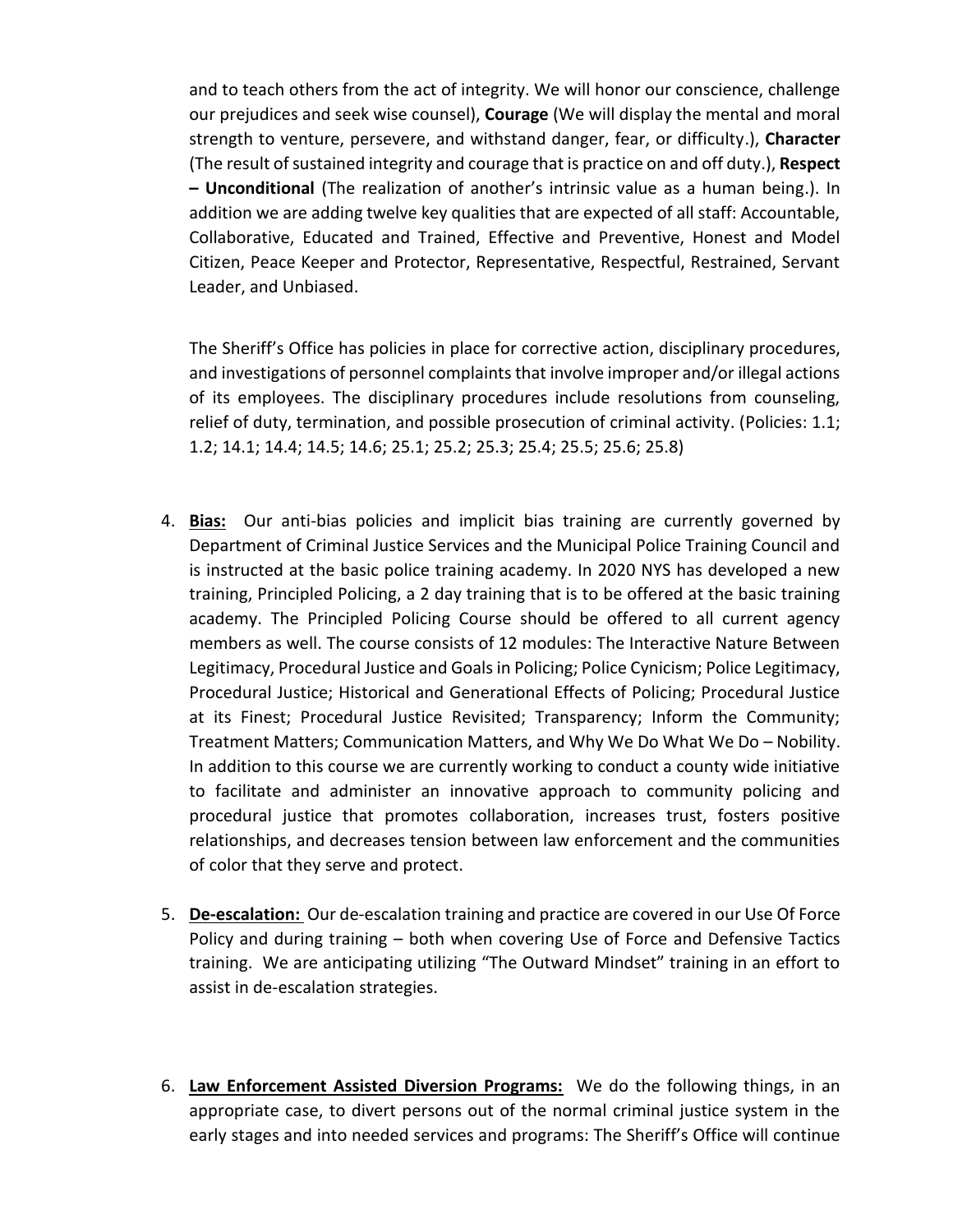to instruct the Fundamental Crisis Intervention Skills for Law Enforcement and will strive to conduct countywide Crisis Intervention Team Trainings. These raining assist officers in recognizing those who are in emotional crisis and to know the proper places to make referrals to instead of arresting an individual. Likewise, we are in the beginning stages of working with peer advocates and various treatment providers to assist those who are seeking drug rehabilitation. Lastly, we continue to work with the Office of Mental Hygiene in an effort to bring a more robust Mobile Crisis Response Unit to the County – this unit could be the primary responder to appropriate calls involving someone in an emotional crisis rather than Law Enforcement. Prior to implementation of the Mobile Crisis Response Unit we would need to train all Emergency Dispatchers in methods to "triage" the calls so that the safe and appropriate response is taken. We participate in the OD Mapping Program that has a peer outreach diversion component.

- 7. **Restorative Justice:** "Restorative Justice" is a response to crime that involves organizing a meeting between an offender and the victim, so they share their experience of what happened, discuss who was harmed and how, and to create a consensus for what the offender can do to repair the harm. Currently The Sheriff's Office is not involved in a Restorative Justice Initiative. The Chautauqua County Criminal Justice Coordinating Council has begun discussions in how to better implement Restorative Justice in the County (however this has stalled primarily due to COVID Issues).
- 8. **Community Based Outreach and Conflict Resolution:** The concept of communitybased outreach works best in cities and smaller municipalities, where an officer can be regularly assigned to the same neighborhood. With larger geographic jurisdictions, it is more difficult. However, we do foster community-based outreach and non-arrest conflict resolution by encouraging our officers to spend time in the communities they patrol. The Sheriff's Office continues to conduct DWI presentations and Mock Crashes in an effort to prevent tragedy connected to Driving While Intoxicated. We ask the deputies to make regular stops at community events, local restaurants, schools, sporting events and to engage in dialogue. Furthermore, our deputies should attempt to be engaging the public at times other than when they are taking official police action or responding to calls – a friendly wave is effective. We currently have three School Resource Officers and also sponsor a Police Explorers Group. The Sheriff's Office is actively involved in Animal Cruelty Investigation, and various educational programs.
- 9. **Problem Oriented Policing and Hot Spot Policing:** Problem oriented policing and hot spot policing are similar concepts, involving identifying and analyzing specific crime problems and locations and targeting resources toward solving those problems. We employ those concepts, in effect, when we participate in GIVE, STOP DWI Patrols,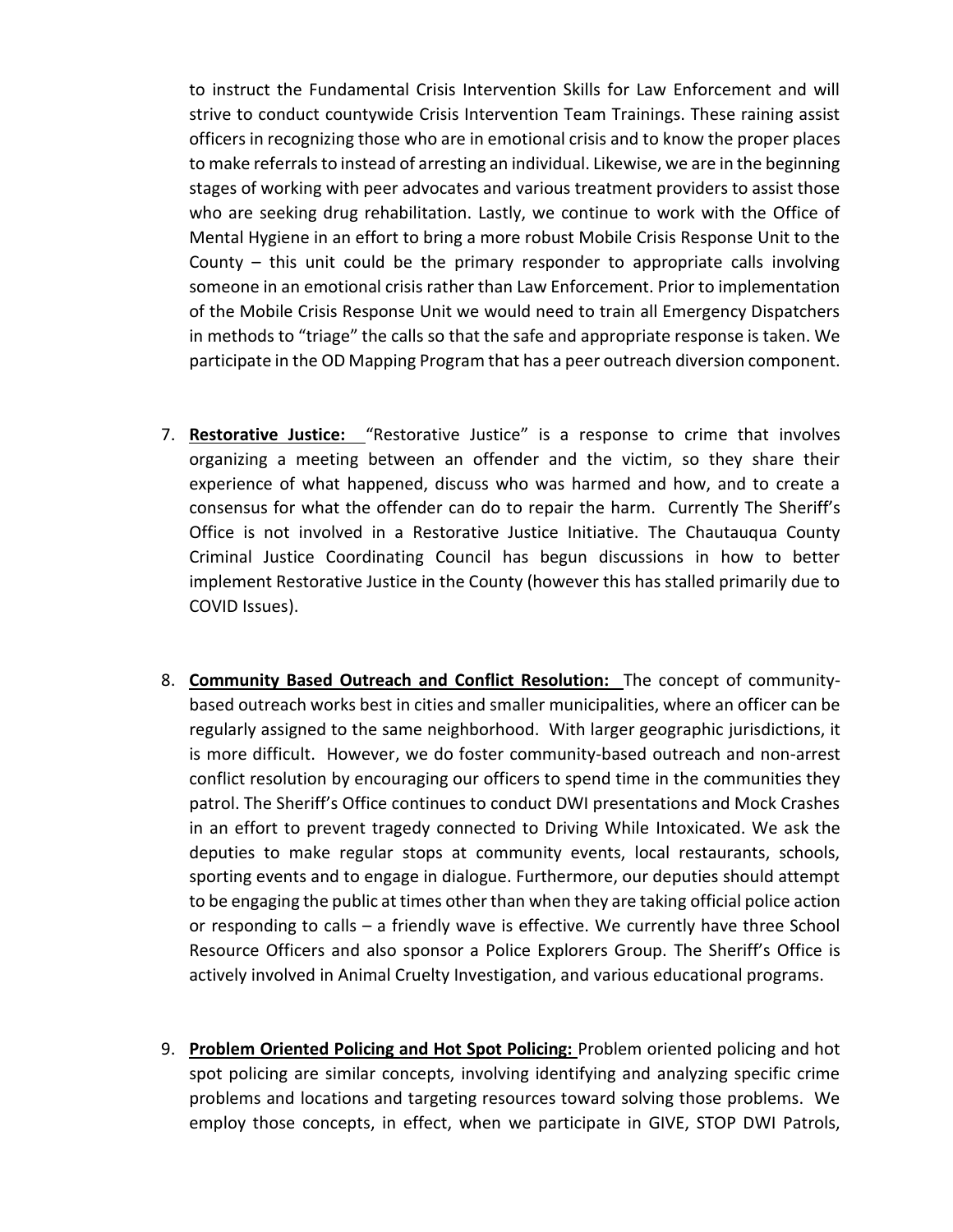Operation Crackdown, and targeted traffic operations. The Southern Tier Regional Drug Task Force focuses on illegal drug enforcement and does assist various users to various treatment programs. We currently have an Investigator assigned to the Human Trafficking Task Force.

- 10. **Focused Deterrence:** "Focused Deterrence" is a crime reduction strategy which aims to deter crime by increasing the swiftness, severity and certainty of punishment, usually directed at a specific crime problem such as gun violence. Law enforcement can play a role in focused deterrence, but the swiftness, severity and certainty of punishment are primarily determined by actions of the prosecution and the courts. Currently the Sheriff's Office participates in STOP DWI, GIVE, Seatbelt Checks, Distracted Driver Checks, OD Mapping, Operation Crackdown, and other target patrol operations.
- 11. **Crime Prevention Through Environmental Design:** Attention to environmental design can help to increase the probability that an offender will be caught. Studies show that increased probability of capture tends to deter the commission of crime. Examples of crime prevention through environmental design would be better lighting in crimeprone areas, conspicuous placement of security cameras with attendant conspicuous signage, elimination of shrubbery where it could serve as a hiding place for an attacker, etc. Environmental design is not usually a function of law enforcement but law enforcement can play a role by identifying possible improvements in the built environment which could help deter criminal activity in the area. The Sheriff's Office works with various schools, places of worship and other soft targets to conduct safety evaluations and offer suggestions to make the locations safer.

## 12. **Violence Prevention and Reduction interventions:**

Violence prevention refers to the reduction in the frequency of new cases of violent victimization or perpetration through direct efforts to remove or reduce the underlying